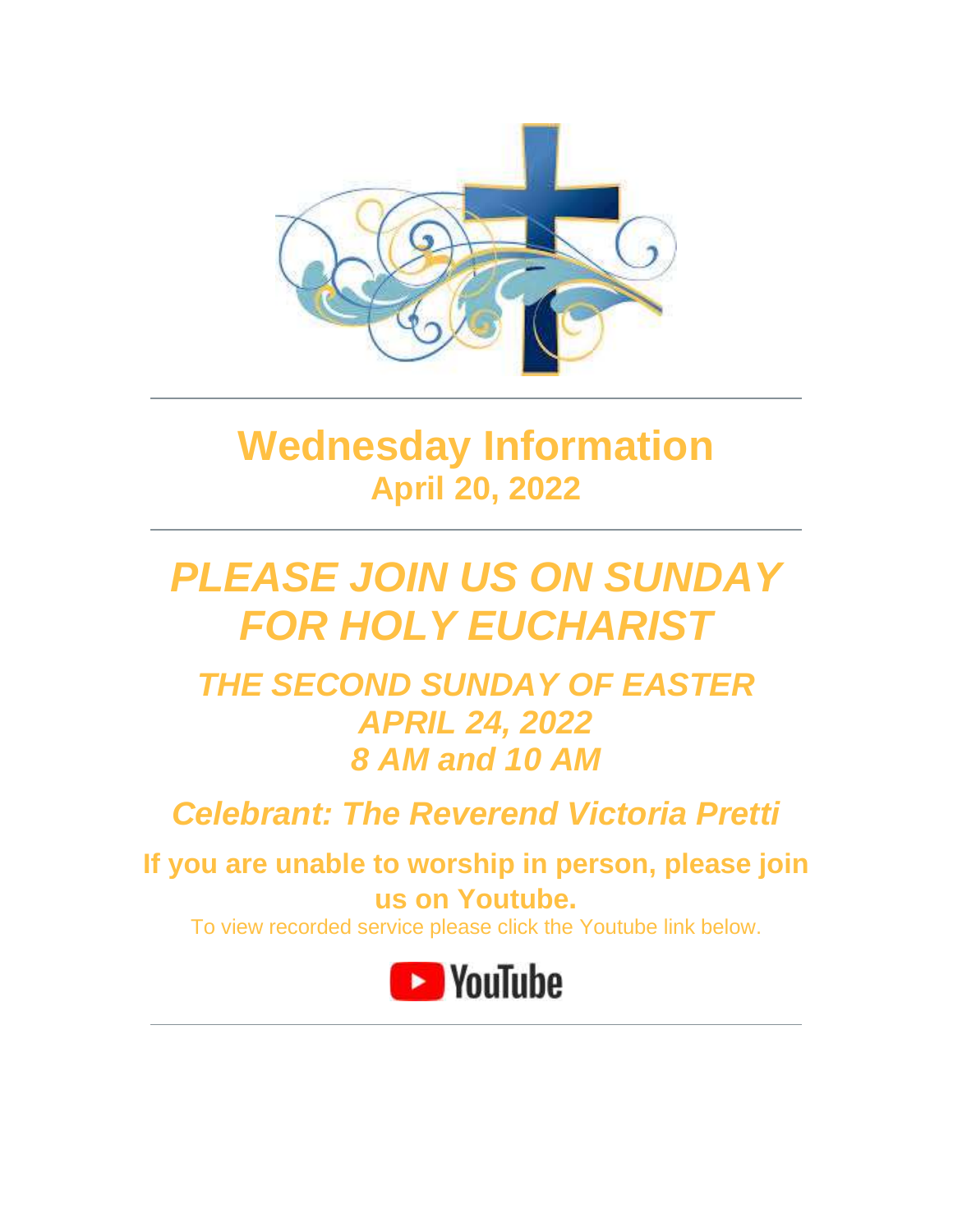

*Office Closed* Monday, **April 18** - Friday, **April 22**

### *Seashell Ringers & Choir*

No practice on Wednesday, **April 20**. Practices will resume on **April 27**.

## *St. Martha's Hybrid Book Club*

Thursday, **April 21** at 3 pm in the parish hall. Meetings will be hybrid format - in person at the church with the option for Zoom attendance. Please contact Rick Legeer (**[rlegeer@gmail.com](mailto:rlegeer@gmail.com)**), if you have any questions or need the link to attend by Zoom.

### *Shellfish Hatchery Panel Discussion*

Thursday, **April 21** at 7 pm in the parish hall. See below for more details.

## *Spring Book Study*

Sunday, **April 24** between services, 9-9:45 am in the parish hall. "An Altar in the World", by Barbara Brown Taylor.

### *Bible Study*

Tuesday, **April 26** at 1 pm in the parish hall. They will be covering the 2nd Letter of Peter.

### *Vestry Meeting*

Tuesday, **April 26** at 7 pm.

## *Movie Night*

Thursday, **April 28** at 6:30 pm. The featured film will be *Jesus Christ Superstar*. A brief discussion will follow.

### *Memorial Service for Don Boebel*

Saturday, **April 30** at 11 am.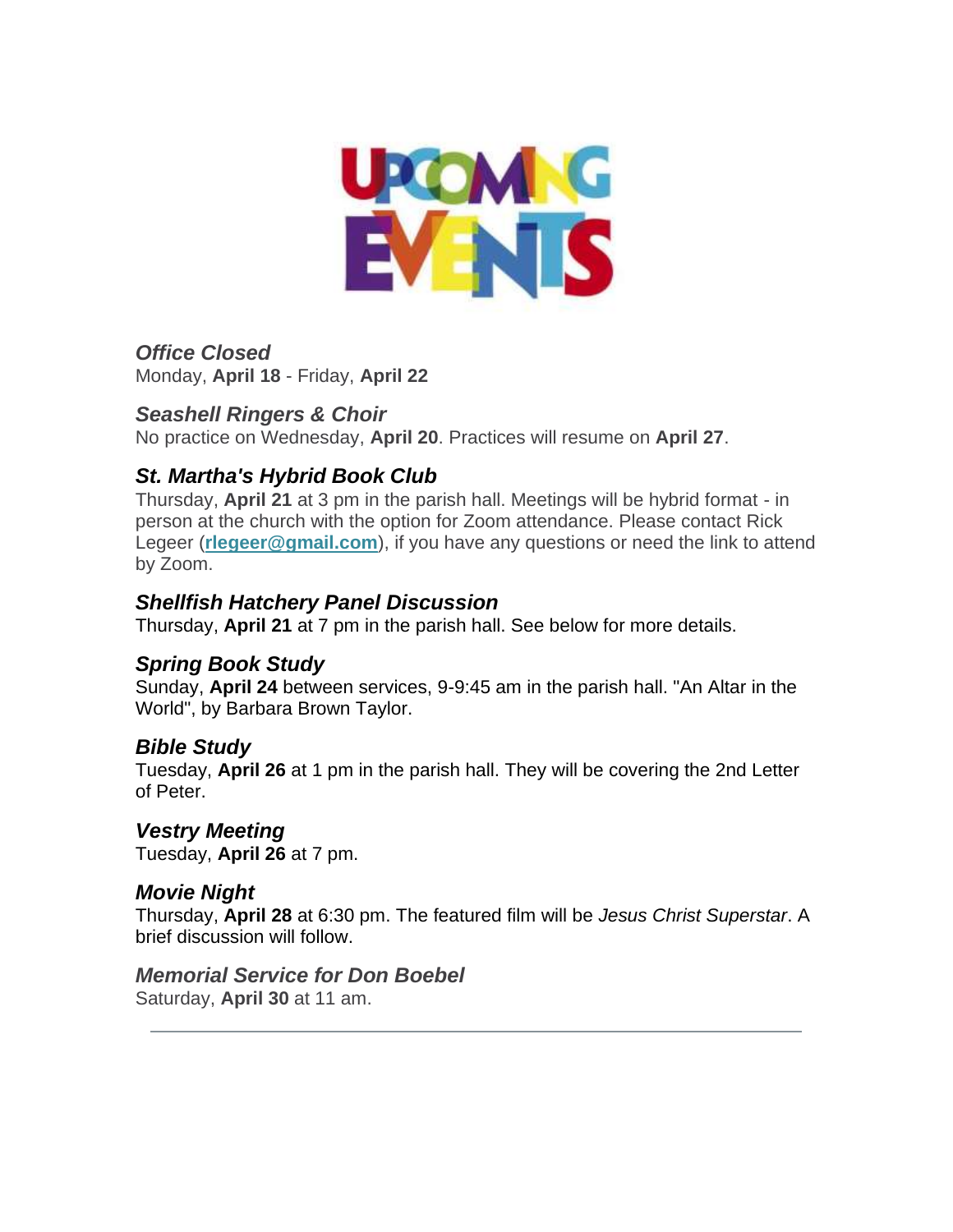# SHELLFISH HRY HAT **CHI**  $\Delta$ A  $\blacktriangleright$ DN

- Improve Inland Bays Water Quality
- Promote Aquaculture
- Contribute to Delaware's Economy



# **JOIN US**

**THURSDAY APRIL 21, 2022** 7:00 PM

**ST. MARTHA'S EPISCOPAL CHURCH 117 MAPLEWOOD STREET BETHANY BEACH** 





#### **LEARN ABOUT**

- How oysters improve water quality
- . The joint University of Delaware Sea Grant and Delaware State University Shellfish Hatchery Project
- The Center for the Inland Bay's oyster gardening project
- A local waterman's experience growing oysters.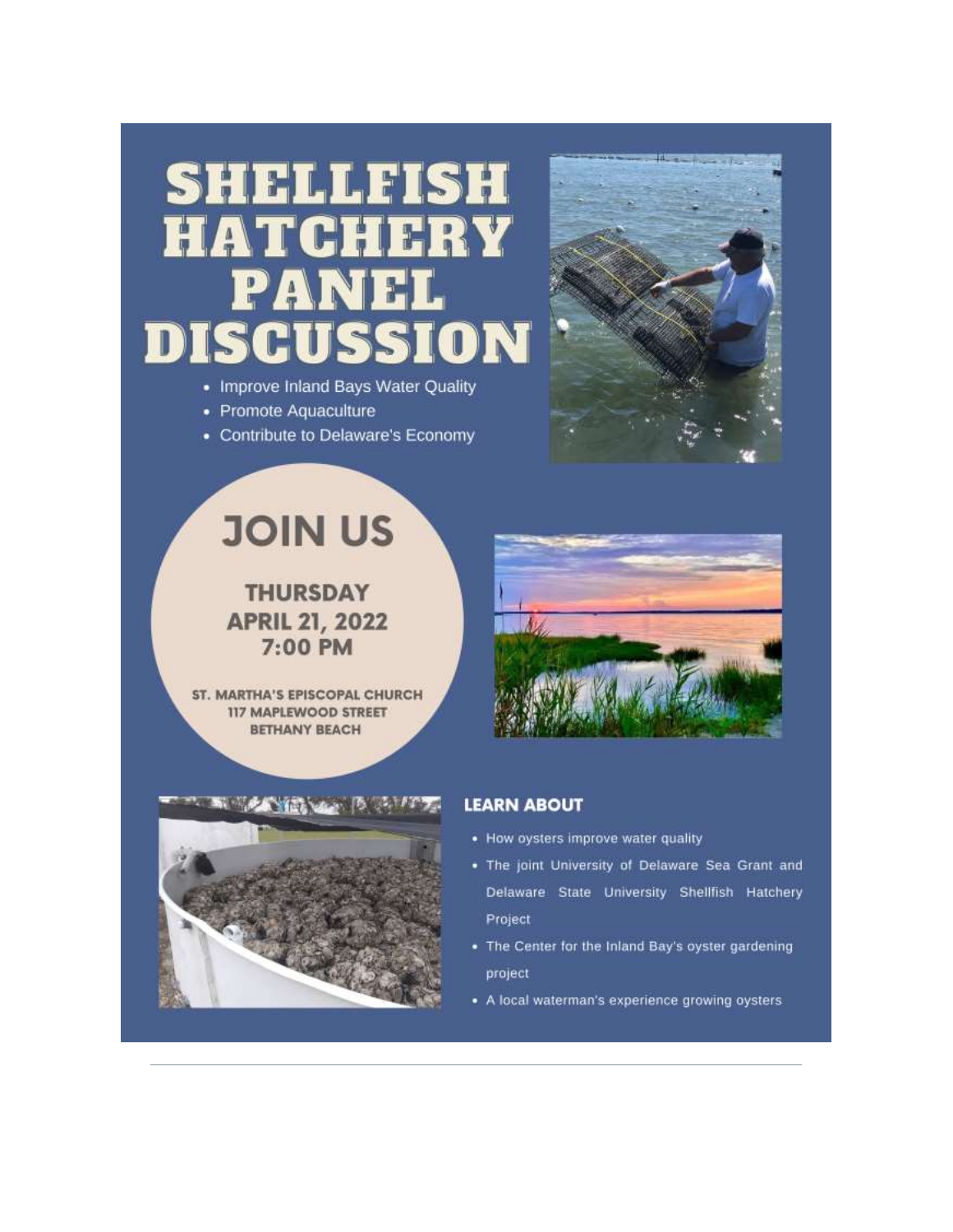# **EXPLORING LEVELS OF RACISM TUESDAY, APRIL 26 FROM 6:30 - 8:30 PM**

Racism is a system of power that structures opportunities and assigns value based on how individuals look. This workshop will help participants better understand *individual, institutional, and systemicracism*, and their sustained, deleterious effects on people of color, in particular Black people. Workshop participants will learn to identify various levels of racism when they are encountered and understand how beliefs, behaviors, and policies interact to create disparities among racially defined groups of people of today.

Attendance is free of charge and is open to all persons who are interested in gaining a better understanding of the various levels of racism, especially institutional and systemic, and how they intersect to negatively affect people of color.

To register, go to **[delaware.church/racial-justice](https://delaware.church/racial-justice/)**

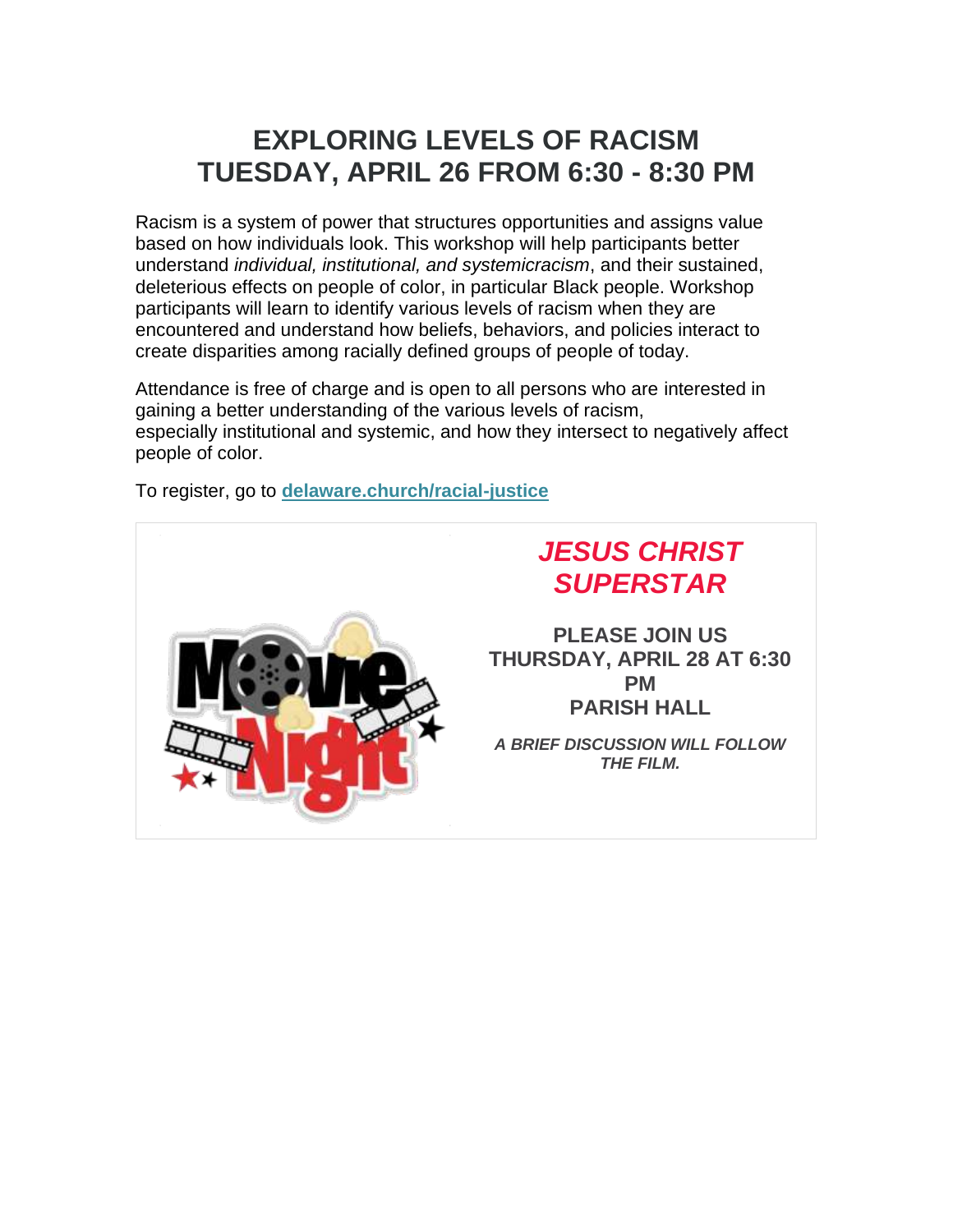

# LET THE PEOPLE OF GOD REJOICE AT THE **INSTALLATION OF OUR NEW PASTOR**

The Reverend Victoria Pretti

# Saturday, May 7, 2022 at 11:00 am

**St. Martha's Episcopal Church 117 Maplewood Street** Bethany Beach, DE 19930

# **Buffet lunch to follow**

**Millville Community Center at Evans Park** 32517 Dukes Road Millville, DE 19967

Kindly reply to Jaclyn Hickman by May 2, 2022 admin@stmarthasbethanybeach.org (302) 539-7444

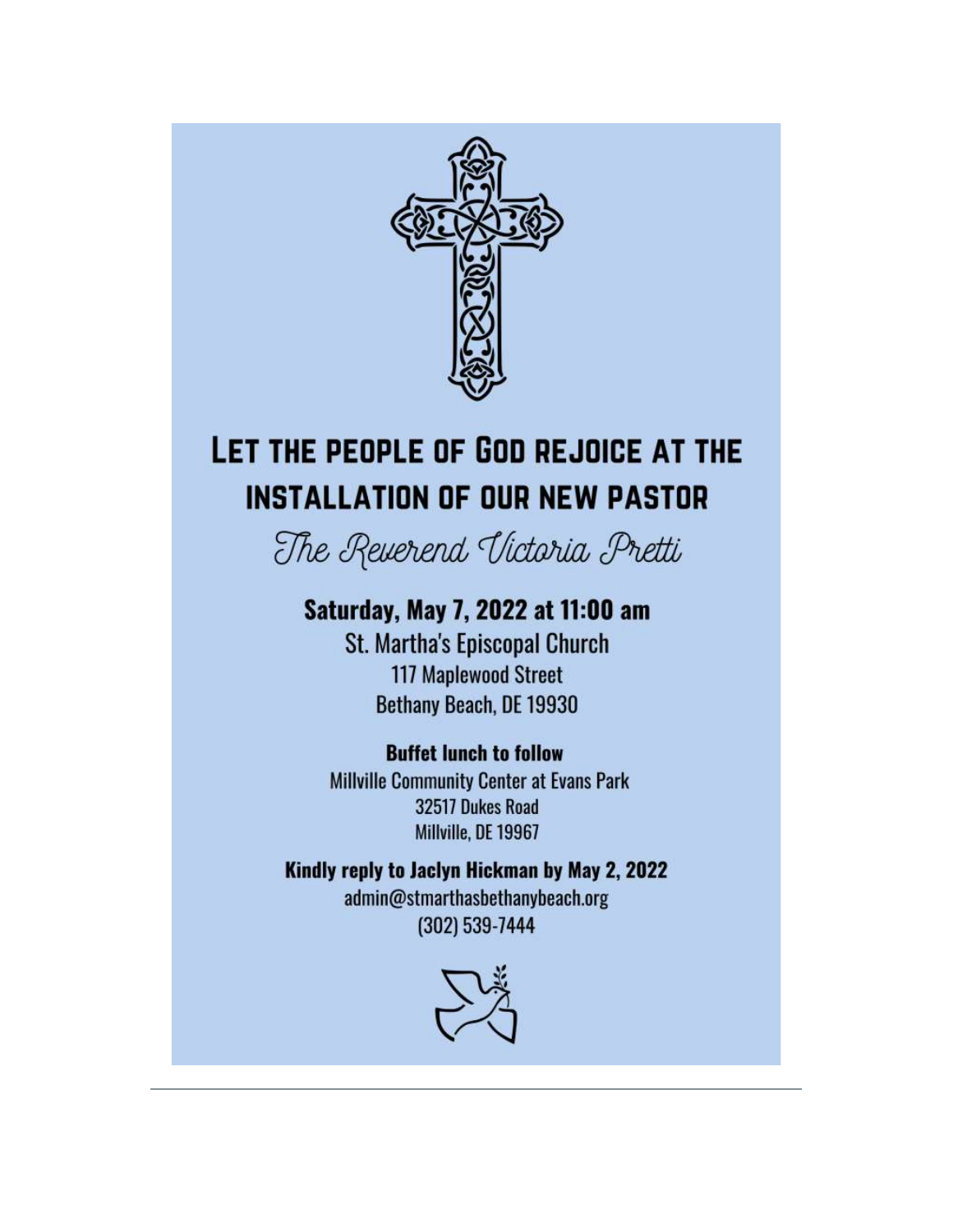# **Committee Corner**

What's new this week

# OUTREACH

St. Martha's has responded with overwhelming compassion for the Ukrainian people donating \$13,385 for the relief of the Ukrainian people. Outreach donated \$3,000 and the Vestry responded by matching the rest of the donation. The total donation for Ukrainian Relief is \$27,070, a correction from last week. If there are additional donations, they need to go directly to Episcopal Relief and Development with **Ukraine Crisis Response Fun**d in the memo line and not to St. Martha's. The mailing address is Episcopal Relief and Development, P.O. Box 7058, Merrifield, VA 22116-7058. (Fliers are in the office.) Donations can also be made online at **<https://www.episcopalrelief.org/product/ukraine-crisis-response/>**.

**Community Food Pantry** (Salem United Methodist) is looking for volunteers on Friday, April 15 to help bag and prepare food for distribution to less fortunate families on April 16. Call Joyce Dennis (302-732-6565) or Myra Bare (302-732- 9402) if you can help.

### **Music in our Worship: The Prelude and Postlude (Voluntaries)**

Click **[HERE](https://files.constantcontact.com/bdb2f51a201/21523c97-5200-419c-b9b1-168d5be37884.pdf)** to find out why we begin our worship with a prelude and end with a postlude.